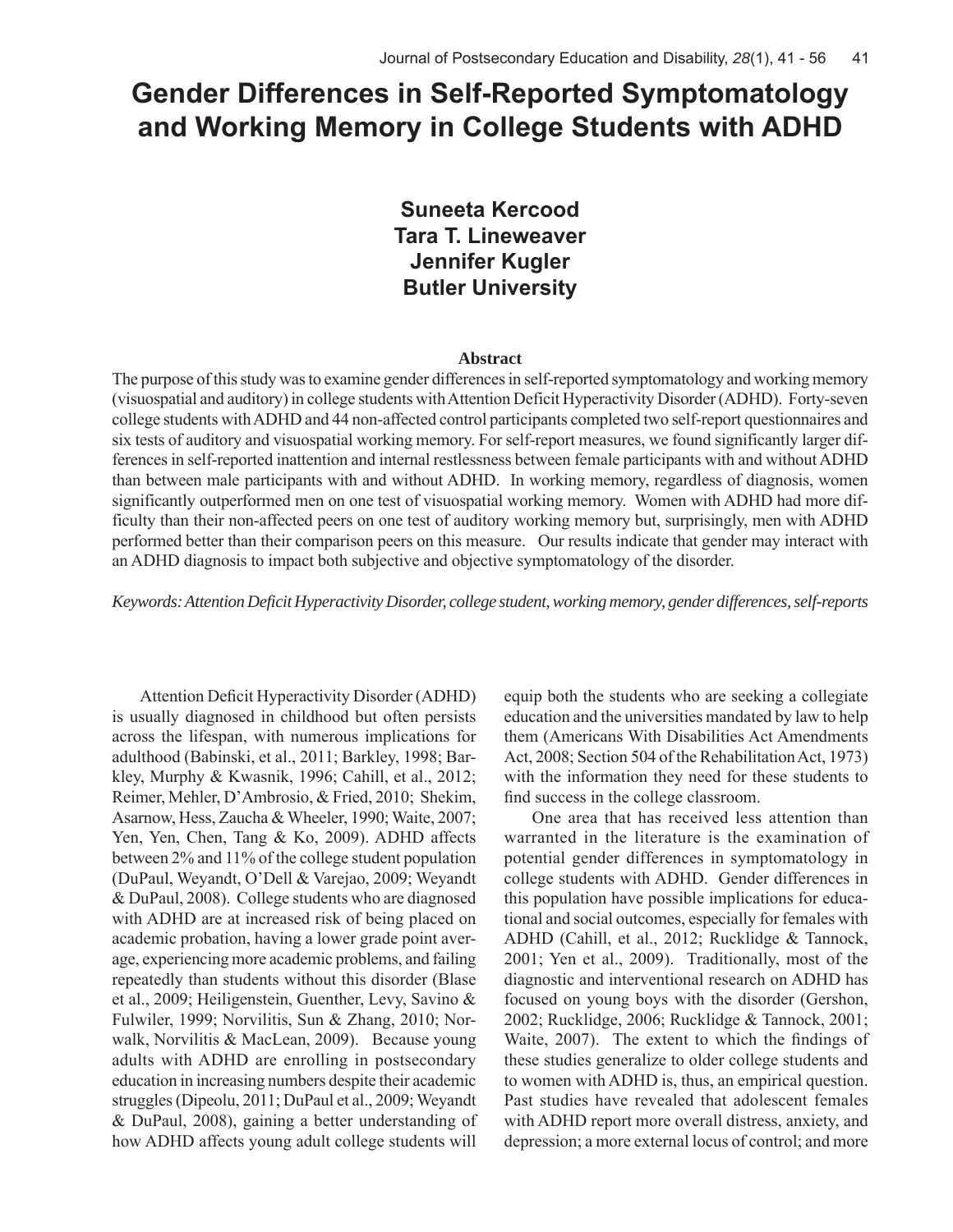conduct, cognitive, and hyperactivity symptoms than their peers who do not have ADHD (Rucklidge & Tannock, 2001). Additionally, parents and teachers describe girls with ADHD as having more difficulties in attention, hyperactivity, oppositional behaviors, conduct problems, social skills, anxiety, and depression than controls (Rucklidge & Tannock, 2001). Similarly, when adult women with ADHD were asked about their childhood, they reported their childhood relationships with others (teachers, parents, peers) more negatively than controls, felt less in control when faced with difficulties, and tended to demonstrate a "learned helplessness" attributional style (Rucklidge & Kaplan, 2000). Thus, many of the symptoms documented in males with ADHD appear to apply to females as well and many of the internalizing symptoms, impairments in relationships, and tendencies to underachieve in everyday contexts have been shown to persist beyond adolescence into adulthood (Babinski, et al., 2011).

Although the overall symptoms may be similar across females and males with ADHD when compared to their non-affected peers, most past research has documented different characteristics in females and males with ADHD when they are compared to one another. When examining the types of symptoms typically displayed by females versus males, past studies have revealed that females with ADHD are often less hyperactive and demonstrate significanlty fewer externalizing problems than their affected male peers (Gaub & Carlson, 1997; Gershon, 2002). At the same time, females with ADHD tend to show more inattention and internalizing problems, such as depression and anxiety, than males with ADHD (Gershon, 2002; Rucklidge & Tannock, 2001; Waite, 2007), except when they are part of nonreferred populations (Gaub & Carlson, 1997). Most of these studies have focused on children with ADHD. A study by DuPaul and colleagues (2001) did not find gender differences in self-reported symptoms of university students across three different countries, although they focused on the general population of college students rather than those diagnosed with ADHD. These researchers raise the possibility that gender differences may be less prevalent in higherachieving populations, although advancing age may also reduce differences between males and females (Du Paul, et al., 2001). Lee, Oakland, Jackson and Glutting (2008) also examined prevalence rates of ADHD symptomatology in the general population of college freshman. They found differences between male and female college freshman, with male college freshmen reporting more inattention and combined symptoms than female college freshmen, but the effect sizes were considered small.

Less research has focused on gender differences in the cognitive symptomatology associated with ADHD. Some studies have revealed that girls with ADHD fare more poorly intellectually than boys with ADHD (Gaub & Carlson, 1997; Gershon, 2002), but others have not supported this contention (Rucklidge, 2006; Rucklidge & Tannock, 2001). Rucklidge and Tannock (2001) administered the Wechsler Intelligence Scale for Children-Third Edition, as well as academic achievement measures, to adolescent boys and girls with and without ADHD. Girls with ADHD performed more poorly than their non-affected female peers on tasks involving processing speed, reading, spelling, and arithmetic. They also displayed poorer vocabulary scores than boys with ADHD, although they outperformed boys with ADHD in processing speed. In a later study, Rucklidge (2006) found that both male and female adolescents with ADHD were impaired compared to their non-affected peers in naming, processing abilities, and inhibitory processes. However, the two gender groups did not differ from each other across a large battery of neuropsychological tests except that boys with ADHD were more impaired than girls with ADHD on two measures involving response inhibition. These results supported an earlier study by the same research group (Rucklidge & Tannock, 2002), which also found that adolescents with ADHD showed deficits in processing speed, naming, behavioral inhibition and response consistency relative to controls, but that boys and girls with ADHD did not differ from each other in their cognitive abilities.

One area of common difficulty for young adults with ADHD is working memory. Working memory is the capacity to simultaneously store and manipulate information (Baddeley, 2003). This ability is responsible for the short-term storage and online manipulation of information necessary for higher cognitive functions particularly in the presence of distractions (Baddeley, 1986, 2003; Berti & Schroger, 2003; Shallice, 1988; Swanson & Seigel, 2001) and is essential to learning in a classroom environment (Alloway, 2006). Researchers have examined two primary types of working memory: visuospatial working memory and auditory working memory. Although results are mixed across studies, most agree that young adults with ADHD demonstrate impairments in visuospatial working memory (Barkley, et al., 1996; Clark et al., 2007; Dowson et al., 2004; Karatekin & Asarnow, 1998; McLean et al., 2004; Murphy, Barkley & Bush, 2001; Roberts, Milich & Fillmore, 2012; Young, Morris, Toone & Tyson, 2007), with some, but not all, researchers also documenting deficits on auditory working memory tasks (Barkley et al., 1996; Biederman et al., 2009; Karatekin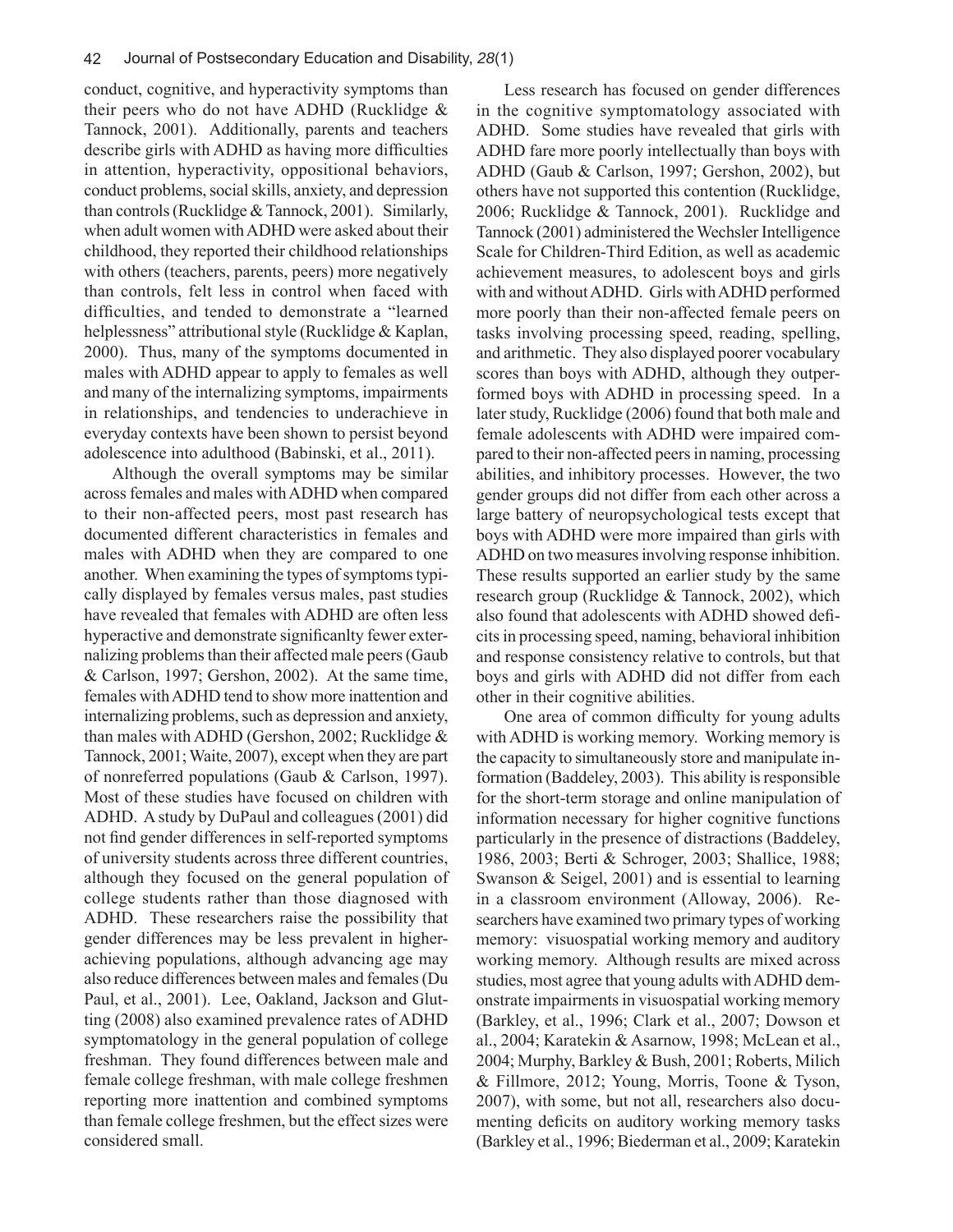#### **Method**

& Asarnow, 1998; Murphy et al., 2001; Schweitzer, Hanford & Medoff, 2006; White, Hutchens & Lubar, 2005). A recent meta-analysis concluded that both auditory and visuospatial working memory is impaired in adults with ADHD and that methodological variability accounts for the inconsistent results across past studies (Alderson, Kasper, Hudec & Patros, 2013).

Very few studies have examined gender differences in working memory in individuals with ADHD. Those that have directly addressed this issue have focused on adolescents (Rucklidge, 2006; Rucklidge & Tannock, 2001). Neither of these studies found gender differences in either visuospatial or auditory working memory, but the range of working memory tests examined in these studies was limited (Digit Span, Arithmetic, Spatial Span) because working memory was only one of many cognitive and psychosocial areas assessed. Two other studies included gender in analyses when comparing adults with ADHD to adults without the disorder on several working memory measures (Murphy et al., 2001; Schweitzer et al., 2006). Across these studies, men in general (regardless of diagnosis) outperformed women on some auditory working memory tests (Letter-Number Sequencing and the Paced Auditory Serial Addition Test (PASAT)), but women outperformed men in smell identification and information processing speed. The only gender difference to interact with diagnosis was on the PASAT in the Schweitzer et al. (2006) study, where males with ADHD performed more poorly than males without ADHD, but no gender difference emerged for females with and without the disorder. The researchers did not directly compare males with ADHD to females with ADHD on this or any other tests, so gender differences within the ADHD group were not reported.

The current study attempts to better delineate gender differences in self-reported symptomatology and working memory (visuospatial and auditory) in college students with ADHD. We asked college students with ADHD and age-matched controls to complete two self-report measures of their ADHD symptomatology to help clarify the somewhat inconsistent findings of the DuPaul et al. (2001) and the Lee et al. (2008) studies. Additionally, we administered three tests of visuospatial working memory and three tests of auditory working memory to determine whether male and female college students with ADHD are impaired relative to their non-affected peers and, more importantly, whether gender differences exist in the visuospatial or auditory working memory abilities of college students with ADHD.

# **Participants**

Recruitment of college student participants with and without an ADHD diagnosis spanned several college campuses. We placed advertisements in campus newspapers and requested that Student Disability Services (SDS) Offices send emails informing their registered students of the study. Fliers in doctor's offices, at local college student gathering places, and on campus bulletin boards also informed potential participants about the research project, and we announced the study in psychology courses that offered extra credit for research study participation.

Students with ADHD who volunteered to participate provided written documentation approved by the SDS office. The documentation included a medical record review conducted by the SDS office and a structured clinical interview form that included DSM-IV criteria for ADHD that had to be completed by a physician or a clinical psychologist. Those not registered with the SDS office provided a formal testing report and/or a current prescription for an ADHD medication. Students who had inadequate documentation or reported only a past history of ADHD symptomatology without a current diagnosis were excluded from the study.

 Forty-seven college students with ADHD (19 male and 28 female) volunteered to participate in the study. The majority of the ADHD group (97.9%) was Caucasian and  $57.4\%$  (n = 27) were receiving academic accommodations at the time of this study. Although students were not directly queried about their medication regimen, the Student Disabilities Office verified that at least  $36\%$  (n = 17) of these students had a prescription for and reported taking medication at the time that they registered their disability. An additional  $43\%$  (n = 20) included a current prescription as proof of their diagnosis. Thus, the majority of the ADHD participants (at least 79%) likely had access to psychostimulant medications at the time of the study. We did not ask participants to alter their regular medication schedule at the time of their participation.

Forty-four (14 male and 30 female) college students enrolled in either a four-year college or a graduate program served as age- and education-matched controls. Students with a past or current diagnosis of either ADHD or a learning disability were excluded from the control group. Similar to the ADHD group, the majority (88.6%) of these participants were Caucasian.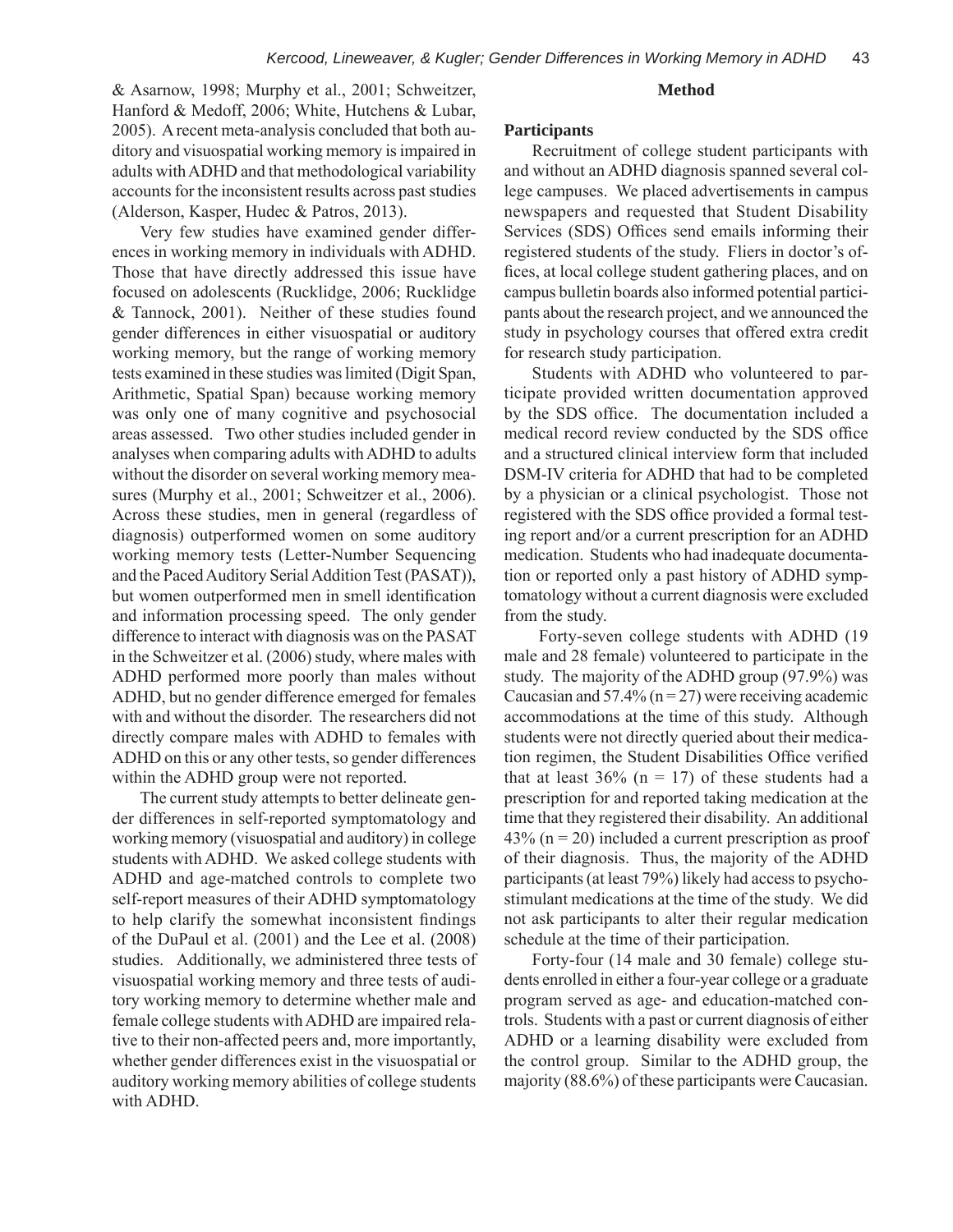# **Materials**

# **Self-Report Measures**

*Conners' Adult ADHD Rating Scale (CAARS).*  The CAARS is a reliable and valid self-report measure of ADHD symptoms for use with adults. It requires participants to respond to 66 items by rating themselves on behaviors and characteristics commonly associated with ADHD (Conners, Ehrhard, & Sparrow, 1999). Scores total onto several primary subscales, each of which is normed by gender. For the purposes of this study, we focused on four subscales that represent areas of common difficulty for adults with ADHD (Inattention, Hyperactivity, Emotional Lability, and Self-Concept),

*Internal Restlessness Scale (IRS).* The IRS (Weyandt et al., 2003) assesses the construct of "mental restlessness" frequently reported by adults with ADHD. A self-report measure, the IRS presents 24 statements such as "Thoughts race through my mind," "I feel internally restless," and "While listening to others my attention drifts to unrelated thoughts." Participants rate each item on a 7-point Likert scale, ranging from  $1 =$ "none of the time" to  $7 =$  "all of the time." A study by Weyandt et al. (2003) evaluated the reliability and validity of the IRS. The IRS correlates significantly with other rating scales such as the Adult Rating Scale and demonstrates adequate test–retest reliability  $(r = .89)$ . More importantly, the IRS successfully differentiates college students with ADHD from their non-affected peers ( $η$ 2 = .431; Weyandt et al., 2003).

# **Tests of Auditory Working Memory**

*Digit Span (DS).* On the DS subtest from the Wechsler Memory Scale-Third Edition (Wechsler, 1997), participants hear increasingly longer sequences of single digit numbers. For the first portion of this test, participants repeat the sequence out loud in order of presentation (forward span). For the second portion, they recite the sequence in reverse order (backward span). Correct sequences across the two portions of the test are totaled to determine the Digit Span raw score.

*Paced Auditory Serial Addition Test (PASAT).*  During the PASAT (Gronwall & Sampson, 1974), participants hear a sequence of single digit numbers. They add adjacent digits together and verbally report the sum. While calculating the sum, they must also remember the last digit they heard in order to add it to the next number presented. The digits occur three seconds apart during the first trial and two seconds apart during the second trial. Correct responses across the two trials are totaled to determine the PASAT raw score.

*Letter-Number Sequencing (LNS).* During the LNS subtest from the Wechsler Memory Scale–Third Edition (Wechsler, 1997), the examiner reads a series of intermixed letters and single digits aloud at a rate of one item per second. The participant verbally reports the numbers in numerical order, followed by the letters in alphabetical order. Sequences begin with three items (two letters and one number or two numbers and one letter) and become increasingly longer until the participant fails all three trials of a given sequence length. Raw scores on the LNS test reflect the number of sequences correctly reported.

#### **Tests of Visuospatial Working Memory**

*Spatial Span (SS)*. Also from the Wechsler Memory Scale-Third Edition (Wechsler, 1997) and a visual analog of the DS test, during the SS subtest participants watch the examiner tap increasingly longer sequences of raised, blue blocks positioned arbitrarily on a white board. Participants tap the blocks in the same order they witnessed (forward span) or in the reverse order (backward span). Correct responses across forward span and backwards span trials are totaled to determine the Spatial Span raw score.

*N-Back.* During the N-Back (Awh et al., 1996, Cohen et al., 1994, 1997; Smith & Jonides, 1997), participants view a series of letters that appear serially on a computer screen. Their task is to inform the examiner whenever a letter is identical to the letter that came immediately before it (1-back). In subsequent trials, the task becomes more difficult as the participant attempts to inform the examiner when the letter matches the one that came two before it (2-back) or three before it (3-back). The total number of correct target detections across 1-back, 2-back and 3-back trials comprises the N-Back raw score.

*Conners' Continuous Performance Test (CPT).*  During the CPT, participants watch a long sequence of letters appear individually on a computer screen. They hit the space bar as quickly as they can whenever a letter appears unless the letter is an X, in which case they withhold their response. Across the 20-minute-long task, the computer varies the rate of presentation of stimuli. Both omissions (failing to respond to a letter other than an X) and commissions (responding to an X) count as errors. The computer also records reaction times (Conners, 2000). All CPT scores represent Tscores normed based on a large standardization sample.

# **Procedure**

As part of a larger study examining distractibility in college students with ADHD (Lineweaver, et al., 2012), participants completed two individual testing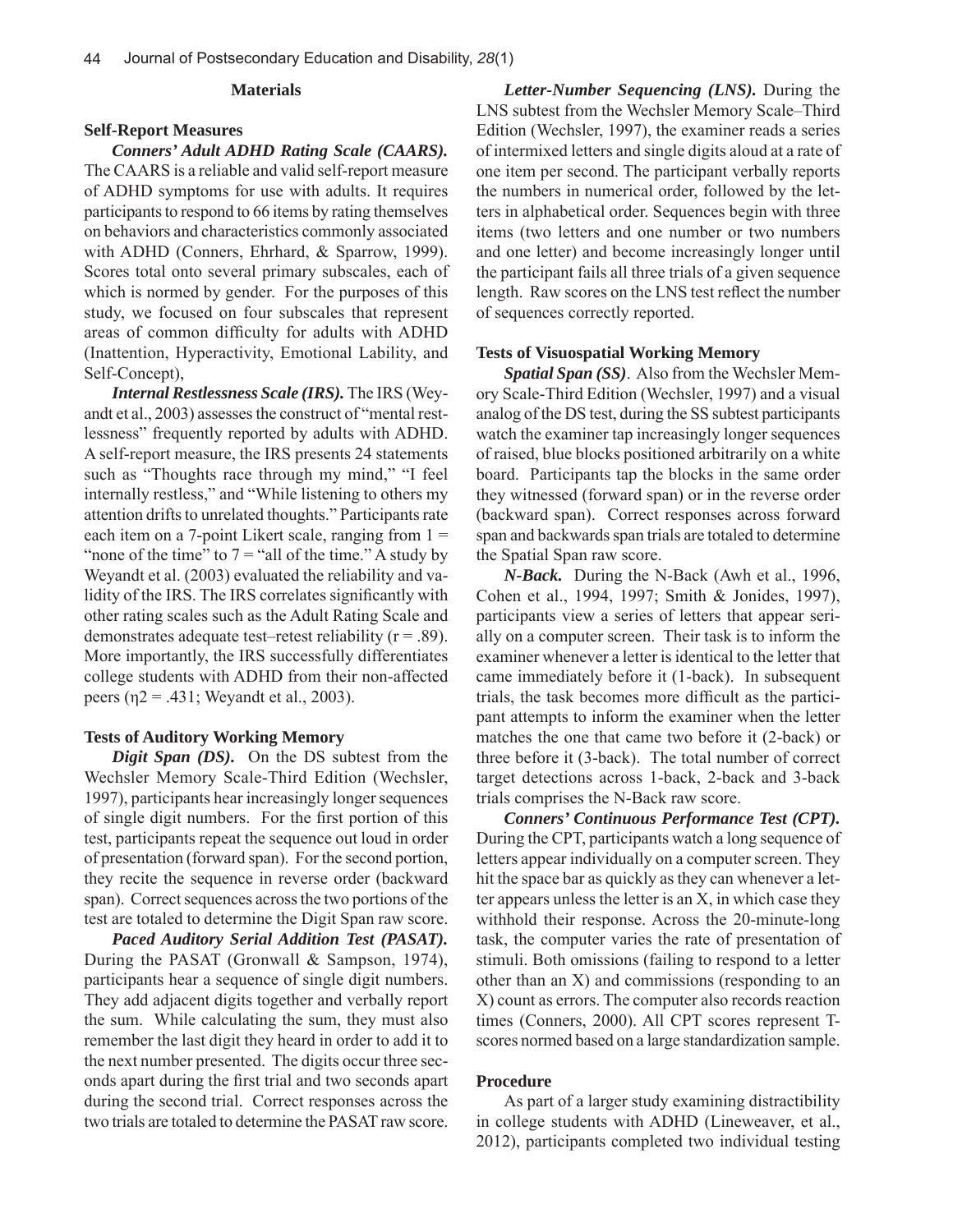sessions two weeks apart. To encourage participation and prevent attrition, they received \$30 in compensation after they completed both testing sessions. The first testing session involved the two questionnaires evaluating symptoms of ADHD (the CAARS and the IRS) and four of the tests of working memory: two auditory (DS and the PASAT), and two visuospatial (SS and the N-back). During the second testing session, participants completed the remaining two working memory tests: the auditory LNS test and the visuospatial CPT.

# **Results**

# **Demographic Comparisons**

Table 1 summarizes the demographic characteristics of the male and female participants with and without an ADHD diagnosis. The ADHD group and control group were statistically equivalent in their gender distribution,  $\chi^2$  ( $n = 91$ ) = 0.73,  $p = .39$ . The four groups were also statistically equivalent in age and education. Additionally, the racial composition of the sample was similar across genders within each diagnostic group, ADHD group:  $\chi^2$ 2 (*n* = 47) = 0.69,  $p = .41$ ; control group:  $\chi^2 2$  ( $n = 43$ ) = 2.13,  $p = .55$ .

# **Gender Differences in Self-Reported Symptomatology**

Self-reported ADHD symptomatology on both the CAARS and the IRS are also summarized in Table 1. We included scores on the four CAARS subscales and total scores on the IRS in a multivariate analysis of variance with two between-subjects factors: group (control versus ADHD) and gender (male versus female). Scores on all of these self-report measures were available for 37 participants from the control group and 37 participants from the ADHD group.

Not surprisingly, the main effect associated with group was highly significant,  $F$  (5, 66) = 11.76,  $p$  < 001,  $\eta_p^2 = 0.47$ . Univariate analyses indicated that students with ADHD reported significantly greater ADHD symptomatology across all four CAARS subscales as well as on the IRS. The main effect associated with gender neared significance,  $F(5, 66) = 2.33, p = .052,$  $\eta_p^2$  = 0.15. Female participants described themselves as significantly more emotionally labile on the CAARS than male participants regardless of diagnosis. Finally, although the group by gender interaction did not reach significance in the multivariate analysis  $(F(5, 66))$  $= 1.48, p = .21, \eta_p^2 = 0.10$ , univariate comparisons demonstrated significantly larger differences in selfreported inattention and internal restlessness between female participants with and without ADHD than between male participants with and without ADHD

(see Figure 1). Follow-up simple main effect analyses revealed that male control participants reported more inattention and internal restlessness than female control participants, with both effects nearing statistical significance, CAARS Inattention:  $t(35) = 1.95$ ,  $p =$ .059; Internal Restlessness: *t* (35) = 1.86, *p* = .072. For participants with ADHD, women with ADHD reported more inattention and internal restlessness than men with ADHD, but only the difference in self-reported inattention neared significance, CAARS Inattention:  $t(35)$  = 1.81, *p* = .080; Internal Restlessness: *t* (35) < 1, ns.

# **Gender Differences in Auditory and Visuospatial Working Memory**

Scores on the six tests of working memory are summarized in Table 2. We included total scores on Digit Span, PASAT, LNS, Spatial Span, and N-Back, as well as omission errors, commission errors and hit reaction times from the CPT in a multivariate analysis of variance (MANOVA). Similar to the analysis of self-reported symptomatology, the MANOVA included two between-subjects factors: group (control versus ADHD) and gender (male versus female). Scores on all of the working memory measures were available for 40 participants in the control group and 41 participants in the ADHD group.

Unlike for self-reported symptomatology, none of the main or interaction effects reached significance in the multivariate analysis, group:  $F(8, 70) = 0.89$ ,  $p =$ .53,  $\eta_p^2 = 0.09$ ; gender: *F* (8, 70) = 1.09, *p* = .38,  $\eta_p^2 =$ 0.11; group x gender:  $F(8, 70) = 1.08$ ,  $p = .39$ ,  $\eta_p^2 =$ 0.11. Univariate comparisons indicated that the control group and the ADHD group performed similarly on all working memory tests. Surprisingly, female participants significantly outperformed male participants on the visuospatial Spatial Span test. Finally, group and gender interacted to affect scores on the LNS test. Specifically, women with ADHD had more difficulty on the LNS test than their non-affected peers, but men with ADHD outperformed men without ADHD on this auditory working memory test (see Figure 2). Follow-up simple main effect analyses indicated that male and female control participants performed similarly on the LNS test (*t* unequal variances  $(35.59)$  = 1.21,  $p = .23$ ), but men with ADHD performed better than women with ADHD on this measure, t unequal variances  $(22.31) = 2.03$ ,  $p = .055$ .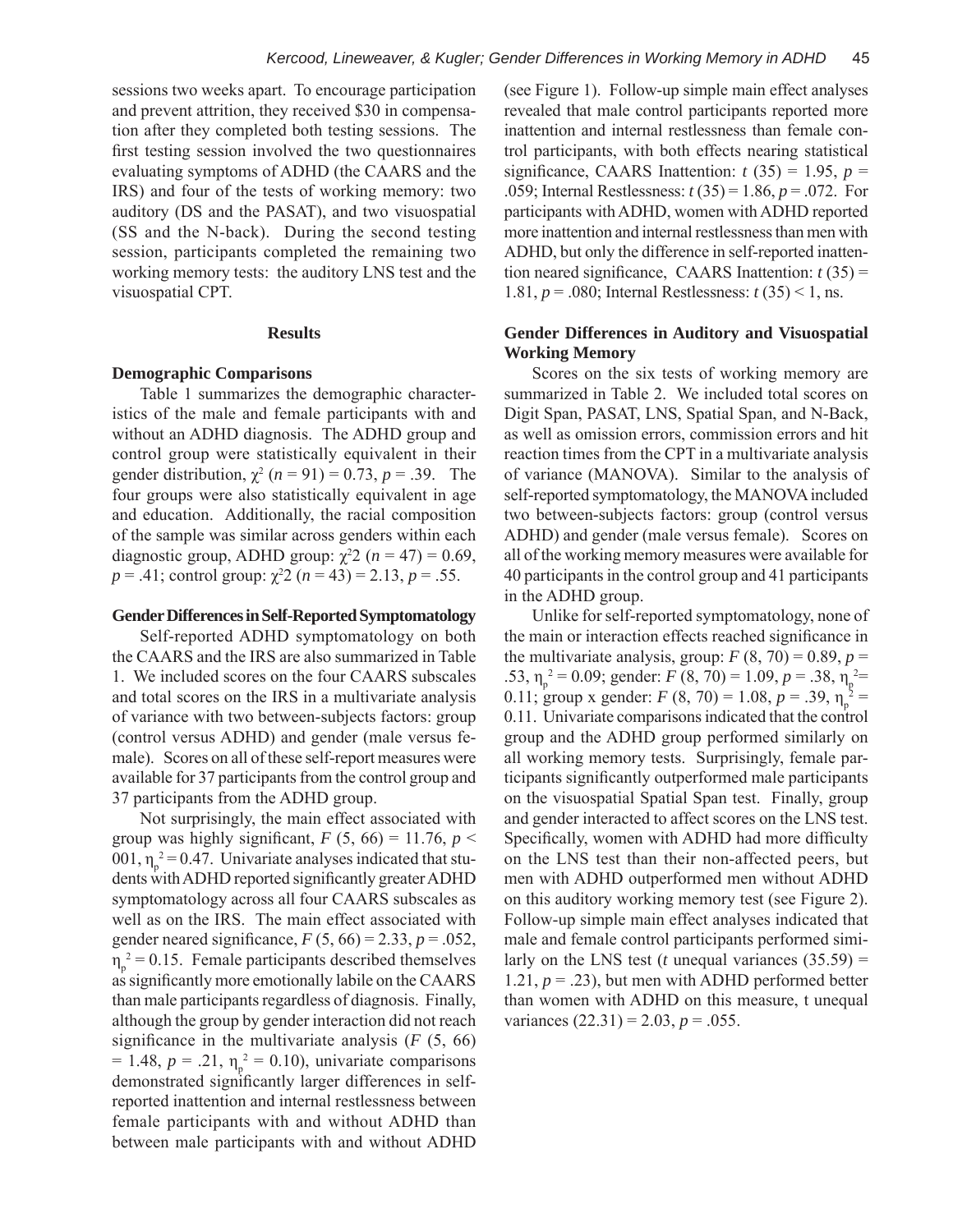|        |                                                                                                  |                                                                                   |                                                                              |                                                                              |                                                                                                                 | (F Values)                                                     |                                                                                                                         |
|--------|--------------------------------------------------------------------------------------------------|-----------------------------------------------------------------------------------|------------------------------------------------------------------------------|------------------------------------------------------------------------------|-----------------------------------------------------------------------------------------------------------------|----------------------------------------------------------------|-------------------------------------------------------------------------------------------------------------------------|
|        |                                                                                                  |                                                                                   |                                                                              |                                                                              | <b>Group</b> x<br>Gender                                                                                        |                                                                | Gender                                                                                                                  |
| Male   | Female                                                                                           | Male                                                                              | Female                                                                       | $\overline{\mathbb{H}}$                                                      | Interaction                                                                                                     | Effect                                                         | Main Effect                                                                                                             |
| 20.0   | 19.37                                                                                            | 19.95                                                                             | 20.14                                                                        |                                                                              |                                                                                                                 |                                                                |                                                                                                                         |
|        |                                                                                                  |                                                                                   |                                                                              |                                                                              |                                                                                                                 |                                                                | 0.39                                                                                                                    |
|        | $1.90\,$                                                                                         |                                                                                   |                                                                              |                                                                              |                                                                                                                 |                                                                |                                                                                                                         |
|        | (0.25)                                                                                           | (0.31)                                                                            | (0.26)                                                                       |                                                                              |                                                                                                                 |                                                                | 80.0                                                                                                                    |
|        |                                                                                                  |                                                                                   |                                                                              |                                                                              |                                                                                                                 |                                                                |                                                                                                                         |
|        | 47.27                                                                                            | 58.64                                                                             | 63.74                                                                        |                                                                              |                                                                                                                 |                                                                |                                                                                                                         |
| (2.34) |                                                                                                  | (2.07)                                                                            | (1.62)                                                                       |                                                                              |                                                                                                                 |                                                                | $00.00$                                                                                                                 |
|        |                                                                                                  | 58.50                                                                             |                                                                              |                                                                              |                                                                                                                 |                                                                |                                                                                                                         |
|        |                                                                                                  |                                                                                   | $(06)$                                                                       |                                                                              |                                                                                                                 |                                                                | 1.38                                                                                                                    |
|        |                                                                                                  |                                                                                   | 58.26                                                                        |                                                                              |                                                                                                                 |                                                                |                                                                                                                         |
|        |                                                                                                  |                                                                                   |                                                                              |                                                                              |                                                                                                                 |                                                                | 6.05                                                                                                                    |
|        |                                                                                                  |                                                                                   |                                                                              |                                                                              |                                                                                                                 |                                                                |                                                                                                                         |
|        |                                                                                                  |                                                                                   |                                                                              |                                                                              |                                                                                                                 |                                                                | $0.48\,$                                                                                                                |
| 80.64  |                                                                                                  |                                                                                   |                                                                              |                                                                              |                                                                                                                 |                                                                |                                                                                                                         |
| (4.88) | (3.17)                                                                                           | (4.33)                                                                            | (3.38)                                                                       |                                                                              |                                                                                                                 |                                                                | 0.42                                                                                                                    |
|        | $(0.43)$<br>$2.14$<br>$(0.37)$<br>45.36<br>43.73<br>(3.06)<br>(2.75)<br>51.82<br>52.27<br>(2.52) | Control Group<br>(0.29)<br>(66)<br>(1.64)<br>(1.79)<br>(1.52)<br>47.46<br>$70.00$ | 102.36<br>$(0.37)$<br>$2.32$<br>52.21<br>50.64<br>(2.43)<br>(2.72)<br>(2.23) | ADHD Group<br>(0.30)<br>107.78<br>(2.12)<br>55.30<br>(1.74)<br>57.57<br>2.39 | $\overline{\phantom{a}}$<br>Ξ,<br>$\Omega$<br>$\sum$<br>$\gamma$<br>$\Omega$<br>$\gtrsim$<br>$^{22}$<br>$^{22}$ | $4.03*$<br>$1.51**$<br>$6.95*$<br>0.28<br>0.58<br>0.28<br>1.40 | Test of Hypotheses<br>Group Main<br>20.90***<br>35.57***<br>55.32***<br>$13.92***$<br>10.63**<br>1.07<br>$\frac{1}{22}$ |

Demographic Characteristics and Self-Reported Symptomatology Means (SEs) of the Male and Female Participants in the Control and ADHD Groups *Demographic Characteristics and Self-Reported Symptomatology Means (SEs) of the Male and Female Participants in the Control and ADHD Groups*

Table 1

46Journal of Postsecondary Education and Disability, *28*(1)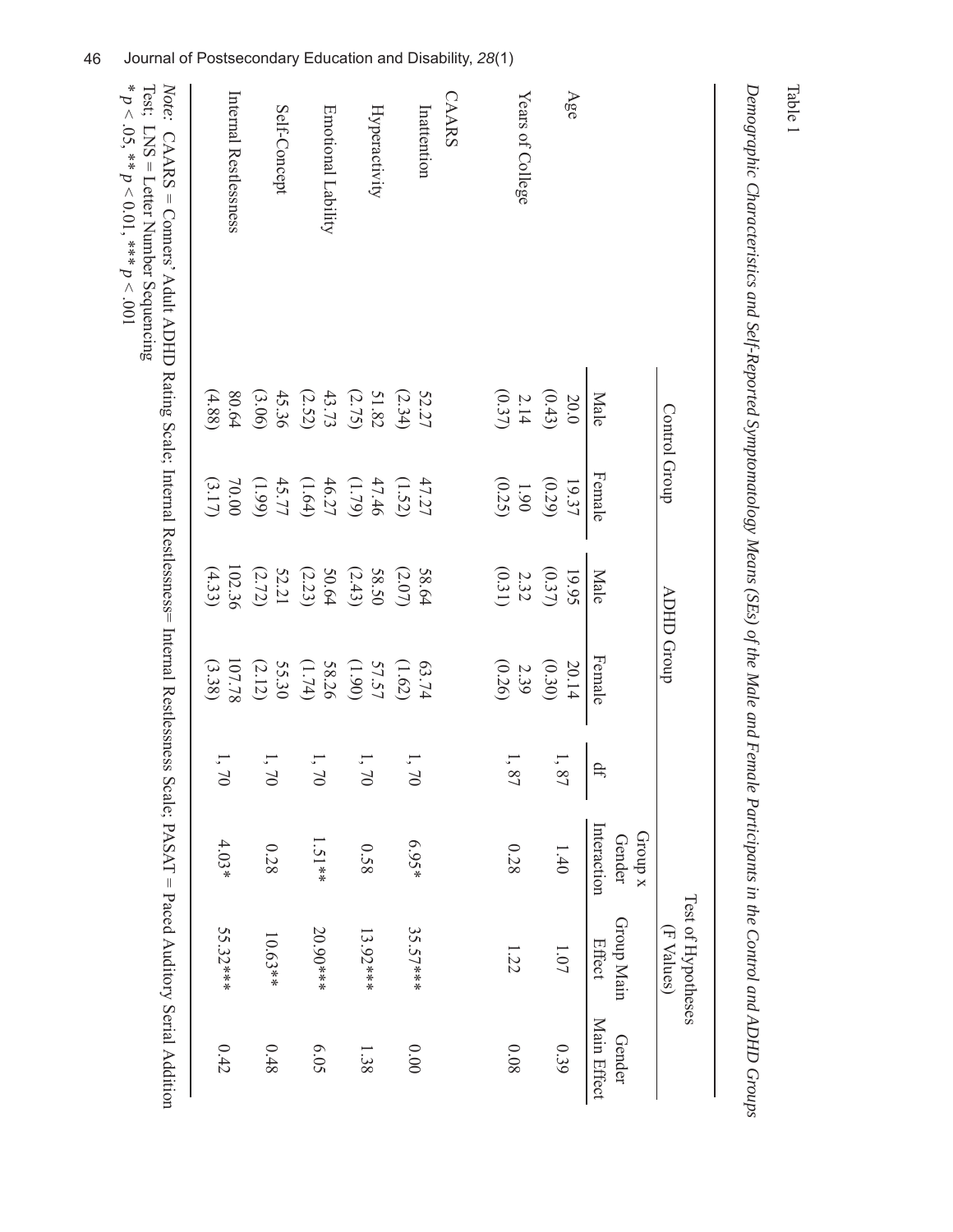

*Figure 1.* Significant Group x Gender interaction on the CAARS Inattention subscale (a) and the Internal Restlessness Scale (b). Participants with ADHD (black bars) reported more Inattention and Internal Restlessness than controls (hashed bars). Additionally, females with and without ADHD differed more in their self-reported inattention and internal restlessness (right side of both graphs) than males with and without ADHD (left side of both graphs).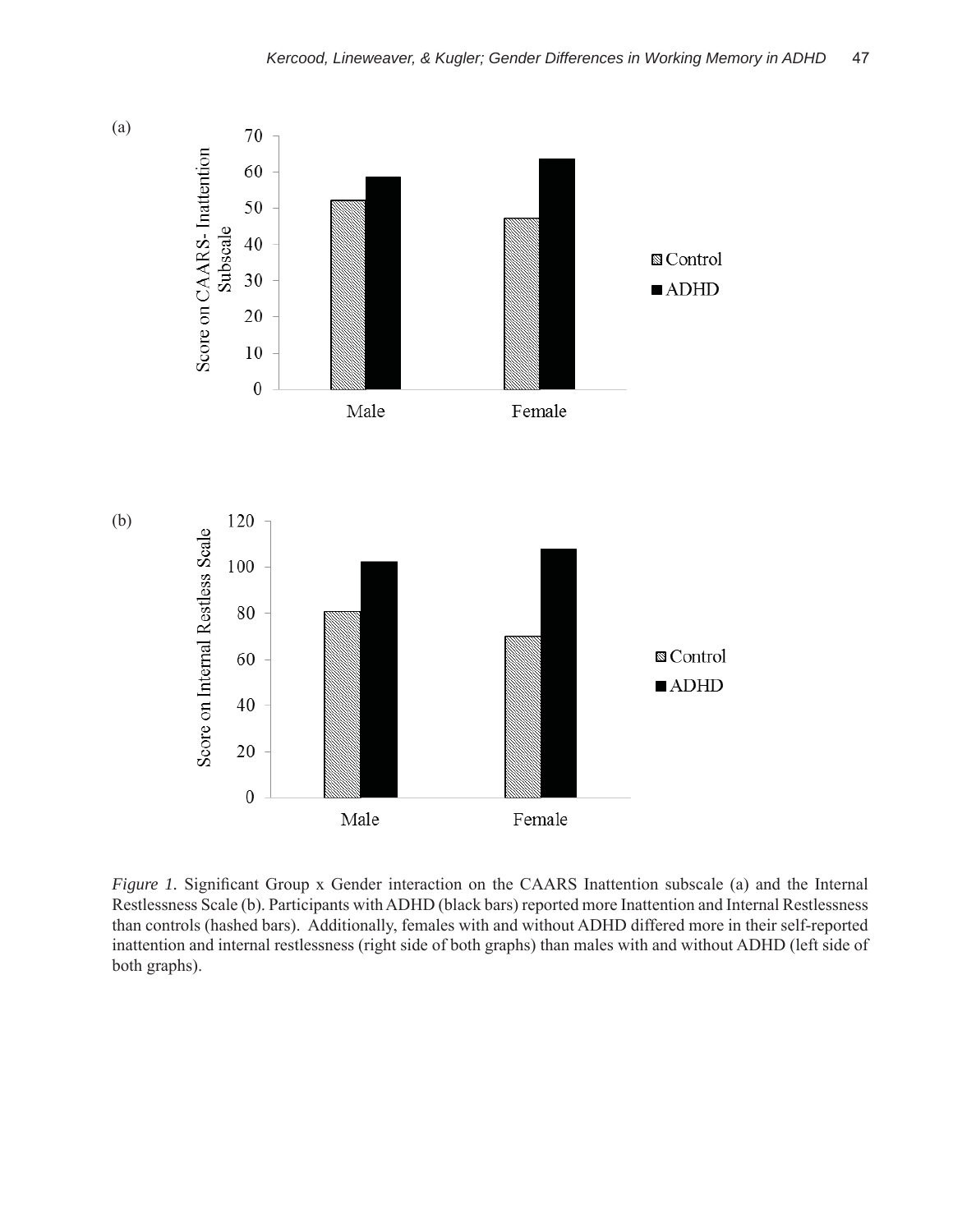|                                  | Control Group<br>$n=40$ |                                                         |              | ADHD Group<br>$n = 41$ |             | Test of Hypotheses<br>F(1, 77) |                 |
|----------------------------------|-------------------------|---------------------------------------------------------|--------------|------------------------|-------------|--------------------------------|-----------------|
|                                  |                         |                                                         |              |                        | Gender      |                                |                 |
|                                  | Male                    | Female                                                  | Male         | Female                 | x Group     | Group Main                     | Gender Main     |
|                                  | $n = 14$                | $n=26$                                                  | $n = 16$     | $n = 25$               | Interaction | Effect                         | Effect          |
| <b>Auditory WM</b>               |                         |                                                         |              |                        |             |                                |                 |
| Digit Span                       | 19.21(0.96)             | 19.77 (0.70)                                            | 18.56 (0.90) | 18.28 (0.72)           | 0.26        | 1.68                           | 0.03            |
| PASAT                            | 94.57(4.62)             | 87.96 (3.39)                                            | 86.38 (4.32) | 82.00 (3.46)           | 80.0        | 3.16                           | 06 <sup>1</sup> |
| <b>LNS</b>                       | 11.71 (0.70)            | 12.62 (0.51)                                            | 13.38 (0.65) | 11.44(0.52)            | 5.60*       | 0.16                           | 0.74            |
| <b>MM</b> lengdsons <sub>I</sub> |                         |                                                         |              |                        |             |                                |                 |
| Spatial Span                     | 17.71 (0.66)            | 19.31 (0.48)                                            | 17.69 (0.61) | 18.52(0.49)            | 0.45        | 0.52                           | $4.60*$         |
| N Back                           | 56.86 (0.79)            | 56.23 (0.58)                                            | 55.81 (0.74) | 55.56 (0.59)           | 80.0        | 1.60                           | $0.20\,$        |
| CPT-Omits                        | 55.24(4.38)             | 47.88 (3.21)                                            | 52.00 (4.09) | 56.79 (3.28)           | 2.60        | 0.57                           | $0.12\,$        |
| CPT-Commits                      | 52.11 (2.77)            | 51.84 (2.03)                                            | 52.92 (2.59) | 54.36 (2.07)           | 0.13        | $6+0$                          | 90.0            |
| CPT-Hit RT                       |                         | $43.64(2.42)$ $42.34(1.77)$ $41.14(2.26)$ $43.16(1.81)$ |              |                        | 0.64        | 0.16                           | 0.03            |

Warbino M. *Working Memory Means (SEs) of the Male and Female Participants in the Control and ADHD Groups* ž  $( \nabla F_{\sigma} \mid \rho f \thinspace_{tha}$  $M_{AII}$  $\overline{H}$ J ţ Ś  $\tilde{z}$  $\sqrt{A\,D\,H\,D\,C\,r\,D\,r}$  Table 2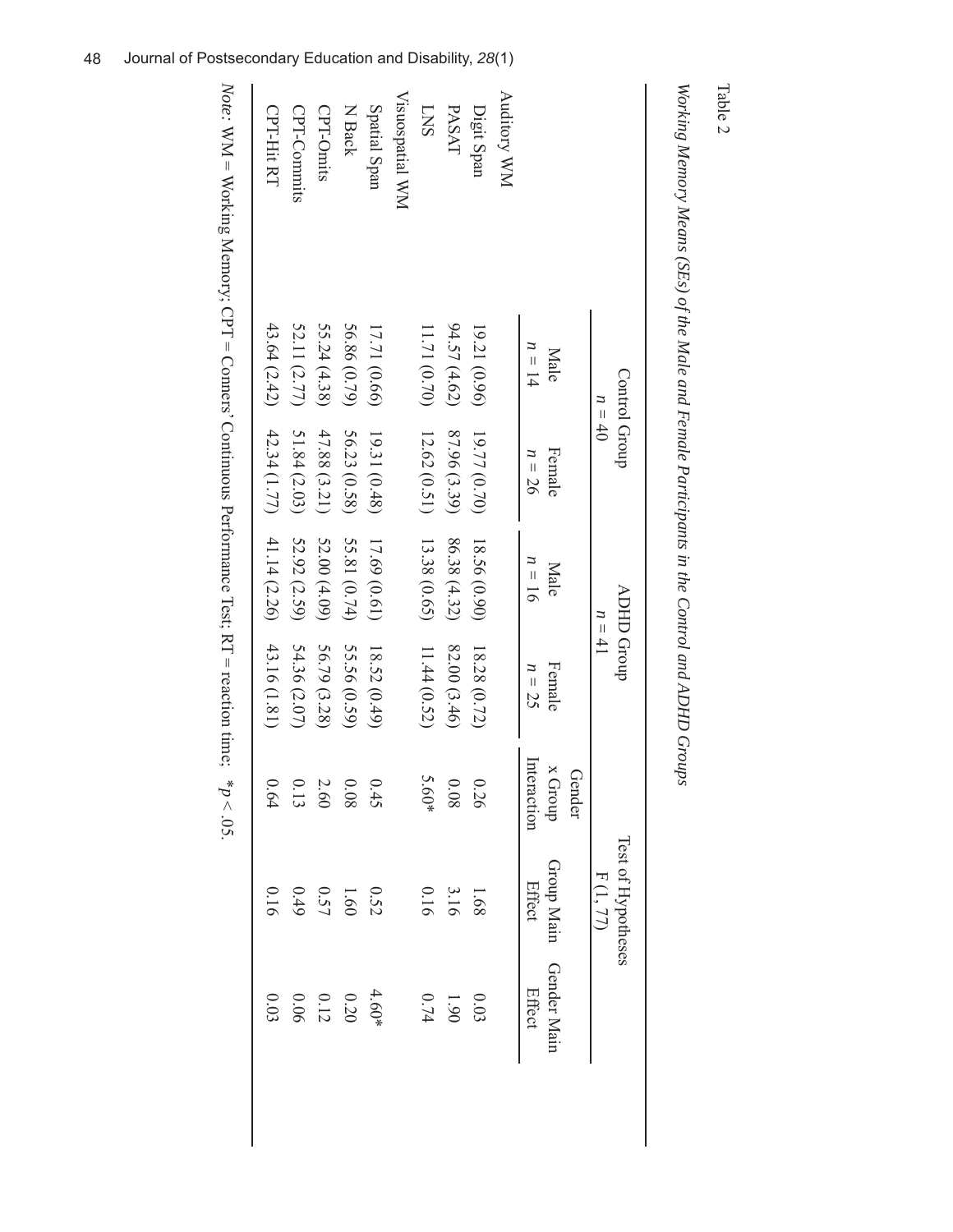

*Figure 2.* Significant Group x Gender interaction on the Letter Number Sequencing Test. Women with ADHD performed more poorly than women without ADHD on this auditory working memory test (right side of graph), whereas men with ADHD performed better on this test than their non-affected male counterparts (left side of graph).

## **Discussion**

The purpose of our study was to explore gender differences in self-reported symptomatology as well as in visuospatial and auditory working memory in college students with ADHD. Not surprisingly, college students with ADHD reported significantly greater ADHD symptomatology across all four CAARS subscales and the IRS than their non-affected peers, consistent with the purpose and design of these selfreport measures (Conners, et al., 1999; Weyandt, et al., 2003). Additionally, female participants described themselves as more emotionally labile than male participants, regardless of whether they were diagnosed with ADHD or not. Although the interaction of gender and diagnosis did not reach significance for this subscale, an examination of the means suggests that women with ADHD (whose average T-score was nearly one standard deviation above the normed mean of 50) had a bigger influence on this gender main effect than women without ADHD (who also outscored their male counterparts on the emotional lability scale, but whose scores averaged only 46, which is below the normed mean T-score of 50). In fact, a follow-up analysis in-

dicated that our women with ADHD did report being significantly more emotionally labile than our women without ADHD  $(t(47) = 5.03, p < .001)$ , consistent with prior research that has demonstrated that females with ADHD tend to have elevated emotional lability such as poor temper control, variable mood, and emotional over-reactivity (Robison et al., 2008).

Perhaps more importantly, we found that diagnosis interacted with gender to impact some, but not all, aspects of self-reported symptomatology. Female participants with and without ADHD differed more from each other in their self-reported inattention and internal restlessness than male participants with and without the disorder. This effect emerged because females without ADHD reported lower levels of inattention and internal restlessness than males without ADHD and because females with ADHD reported more difficulty with inattention and, to a lesser and non-significant extent, internal restlessness than their ADHD male counterparts. In combination, this resulted in a larger divide in the self-reported symptomatology for females than males based on the presence or absence of an ADHD diagnosis. Prior research has indicated that females with ADHD primarily have the inattentive subtype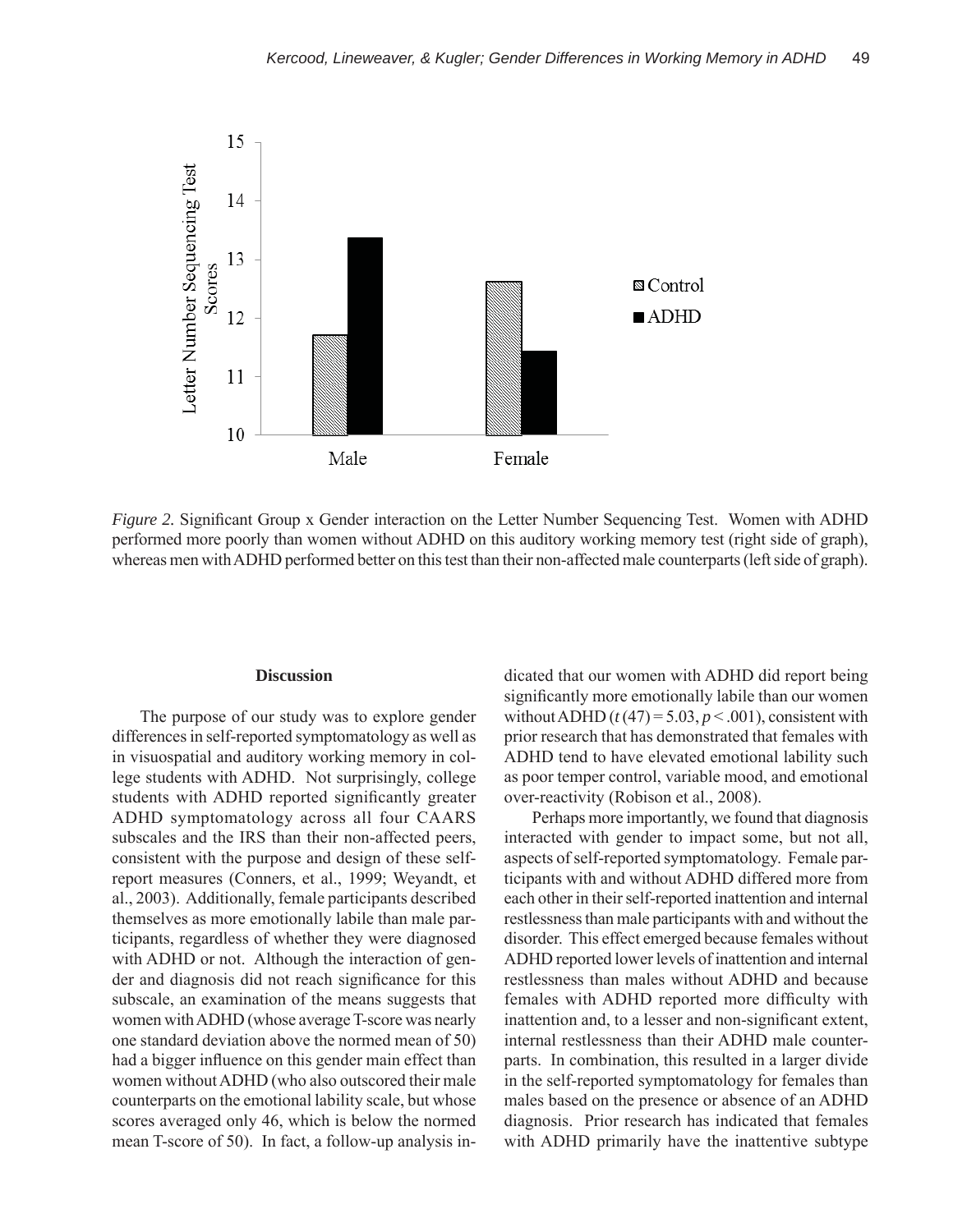with less hyperactivity than males, leading them to be under-identified at young ages (Grskovic  $& Zental$ ), 2010). Thus, it is not surprising that inattention and internal restlessness were the two areas where gender differentially affected self-reports of college students with and without ADHD. In contrast, males with ADHD tend to exhibit greater levels of hyperactivity than females and are, thus, identified more frequently (Abikoff, et al., 2002; Reid et al., 2000). However, even within the general population, males tend to be more physically active and to derive greater self-worth from physical activities (Fairclough & Ridgers, 2010; Trew, Scully, Kremer, & Ogle, 2009). This gender difference in the general population is taken into account with the gender norms applied to CAARS raw scores, reducing the hyperactivity scores of the ADHD males as a result. Thus, this factor was less vulnerable to the interaction of gender and diagnosis.

Our results do not align with those of either DuPaul et al. (2001) or Lee et al. (2008). DuPaul and colleagues did not identify gender differences in self-reported ADHD symptomatology in university students. Although Lee and colleagues did find some gender differences in ADHD symptomatology amongst college freshmen, they found that males reported more inattention and combined symptoms than females. Our results instead suggest that women college students with ADHD report more inattention than men college students with ADHD and that women with ADHD differ more from their non-affected women peers in their internal restlessness than men college students with ADHD differ from men without the disorder. One reason for the discrepancy between our results and those of the two previous studies may be due to the comparisons being made. Both the DuPaul et al. (2001) and the Lee et al. (2008) studies examined the prevalence rates of symptoms in the general population of college students instead of making specific comparisons between students with and without ADHD. Our results identify gender differences in self-reported symptomatology and suggest that, like for children, ADHD may affect young adult men and women differently. Thus, gender differences that emerge in childhood ADHD (Gershon, 2002; Rucklidge & Tannock, 2001; Waite, 2007) may persist throughout adulthood.

In examining gender differences in auditory and visuospatial working memory in college students with and without ADHD, we found that women significantly outperformed men in our sample on the visuospatial Spatial Span test regardless of the presence or absence of an ADHD diagnosis. Existing literature has been inconsistent in establishing gender specific strengths in visuospatial working memory. When school-aged children completed the Corsi Block-Tapping Test, boys performed better than girls (Orsini, Schiappa, Chiacchio & Grossi, 1982), but when the same test was administered to young adults aged 20-29, no gender differences were observed (Ruggiero, Sergi, & Iachini, 2008). In another study that utilized a test of both the processing and the storage components of spatial working memory, males were found to have greater visuospatial working memory spans than females, and the authors used this finding to explain males outnumbering females in science courses and programs (Geiger & Litwiller, 2005). In contrast, on a novel multi-trial test, female college students made significantly fewer visuospatial working memory errors and took significantly less time to reach criterion than males (Duff & Hampson, 2001). Thus, studies have reached conflicting conclusions with regard to whether male or female college students demonstrate stronger visuospatial working memory skills. We expect that because our sample exclusively included college students, our young adult females may have had ample opportunities to develop advanced visuospatial working memory skills compared to the general population of young women the same age. We did not query our participants about their college major or future career plans but, because of our recruitment procedures, many of our non-ADHD student participants were likely psychology majors with at least some interest and background in the sciences. Thus, our student sample may have included a large number of women who utilize visuospatial working memory skills in their academic areas of study, thereby contributing to our finding that women outperformed men on the Spatial Span test.

Beyond this gender difference, we found a group by gender interaction on the auditory working memory Letter Number Sequencing test. Women with ADHD had more difficulty on the LNS test than their non-affected peers. Although these results are not particularly surprising, previous studies have not documented this difference in auditory working memory between women with and without ADHD (Schweitzer et al., 2006). What was even more unexpected and counterintuitive was that the results were the opposite for men; men with ADHD performed better than their comparison peers. Although we did not anticipate this effect, similar to our study, the limited existing research on auditory working memory and ADHD has documented better performance by men with ADHD than women with the disorder, particularly on the LNS test (Schweitzer et al., 2006). However, it is unclear as to why the male students with ADHD in our sample performed better than their non-affected peers on this measure. Future studies will be necessary to further investigate this issue.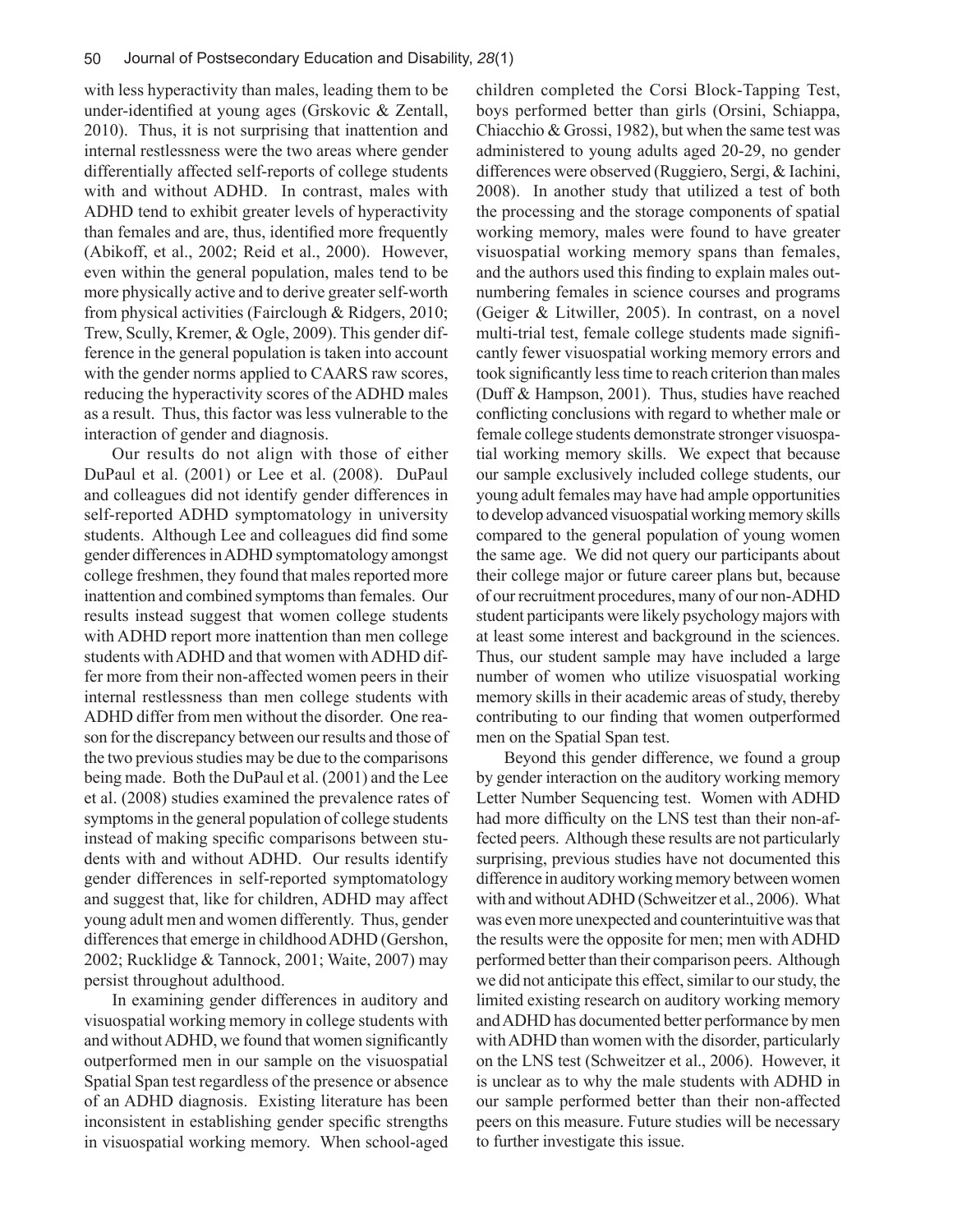### **Limitations**

Our study extends prior research on ADHD by exploring and identifying gender differences in both self-reported symptomatology and auditory and visuospatial working memory among male and female students with and without attentional difficulties. However, our results may or may not generalize to all adults with ADHD due to a few limitations. First, our sample was comprised of college students from an urban private university who may not be representative of all adults with ADHD. Our participants have likely been successful at developing strategies for overcoming the academic obstacles imposed by their ADHD symptoms given their successful enrollment at a private university. Secondly, we did not ask the students to provide any information about their age of diagnosis, years of remediation, presence of other mental health issues such as anxiety or depression, or current medication regimen. Each of these variables could have a possible influence on self-reported symptomatology and working memory skills. Approximately 70% of adult women with ADHD report mental health issues such as depression, anxiety, phobias, or substance abuse (Rucklidge & Kaplan, 2000). Thus, a large percentage of our participants may have been on medications for their mood or for their attention problems. Although we have reported that medications do not strongly affect the working memory skills of college students with ADHD in distraction free environments (Kendall, Dye, Lineweaver & Kercood, 2013), other past studies have demonstrated that psychostimulant medications improve working memory in both children (Kobel, et al., 2009; Strand, Hawk, Bubnik, Shiels, Pelham & Waxmonsky, 2012) and young adults (Agay, Yechiam, Carmel & Levkovitz, 2010) with ADHD. Because we did not ask participants to report their current medication regimens, we cannot directly examine the influence of medications on self-reports and working memory on self-reports and working memory across the participants in our study, nor can we determine whether medication effects may differ by gender.

# **Future Research**

Our study paves the way for future research expanding our understanding of gender differences in self-reported symptomatology and working memory in college students with and without ADHD. Because our results suggest that the types of subjective symptoms experienced and reported by boys versus girls with ADHD during childhood may persist into adulthood, additional research with larger and more diverse adult ADHD samples designed to directly examine gender differences in self-reported symptomatology appears

warranted. Many of the gender differences we documented emerged when young adult college students with ADHD were compared to their same-sex peers without the disorder (i.e., young men with ADHD showed a different pattern of strengths and weaknesses relative to their non-affected peers than young women with ADHD did). This indicates that future studies examining subjective and objective symptomatology in students with ADHD should include control groups of peers without an ADHD diagnosis to better control for gender differences in the general population.

Although our findings answer several questions related to gender differences in young adult college students with ADHD, there are several issues and lingering questions that our results cannot address. Because our study was cross-sectional in design, the developmental trajectory of gender differences in individuals with ADHD remains unknown. Future longitudinal studies should examine whether gender differences are stable or dynamic across early to late childhood, adolescence, and young adulthood. Additionally, we utilized laboratory tasks to evaluate working memory in our study. Future research will be necessary to examine whether our results generalize to the broader context of academic and behavioral tasks more similar to those encountered on a daily basis by college students with ADHD. Another interesting question we were unable to address with our study is whether gender affects the impact medications have on subjective symptomatology and working memory in students with ADHD. Designing a future research study that randomly assigns students to take or withhold their medications before completing subjective and objective test measures could help shed light on potential interactions between gender and medications in influencing self-reported symptoms, as well as auditory and visuospatial working memory. Finally, we did not introduce any interventions in our study, but it is possible that young adult men with ADHD may differ from young adult women with ADHD in their response to both medical and non-medical interventions targeting their subjective symptomatology and working memory. Future studies focused on the efficacy of various treatments for ADHD should include gender as a key variable to directly evaluate this possibility.

#### **Implications**

The gender differences we documented in selfreported symptoms and in working memory skills have implications for practitioners who conduct diagnostic evaluations as well as those who provide services and accommodations to students with ADHD. College students with disabilities cite an accurate knowledge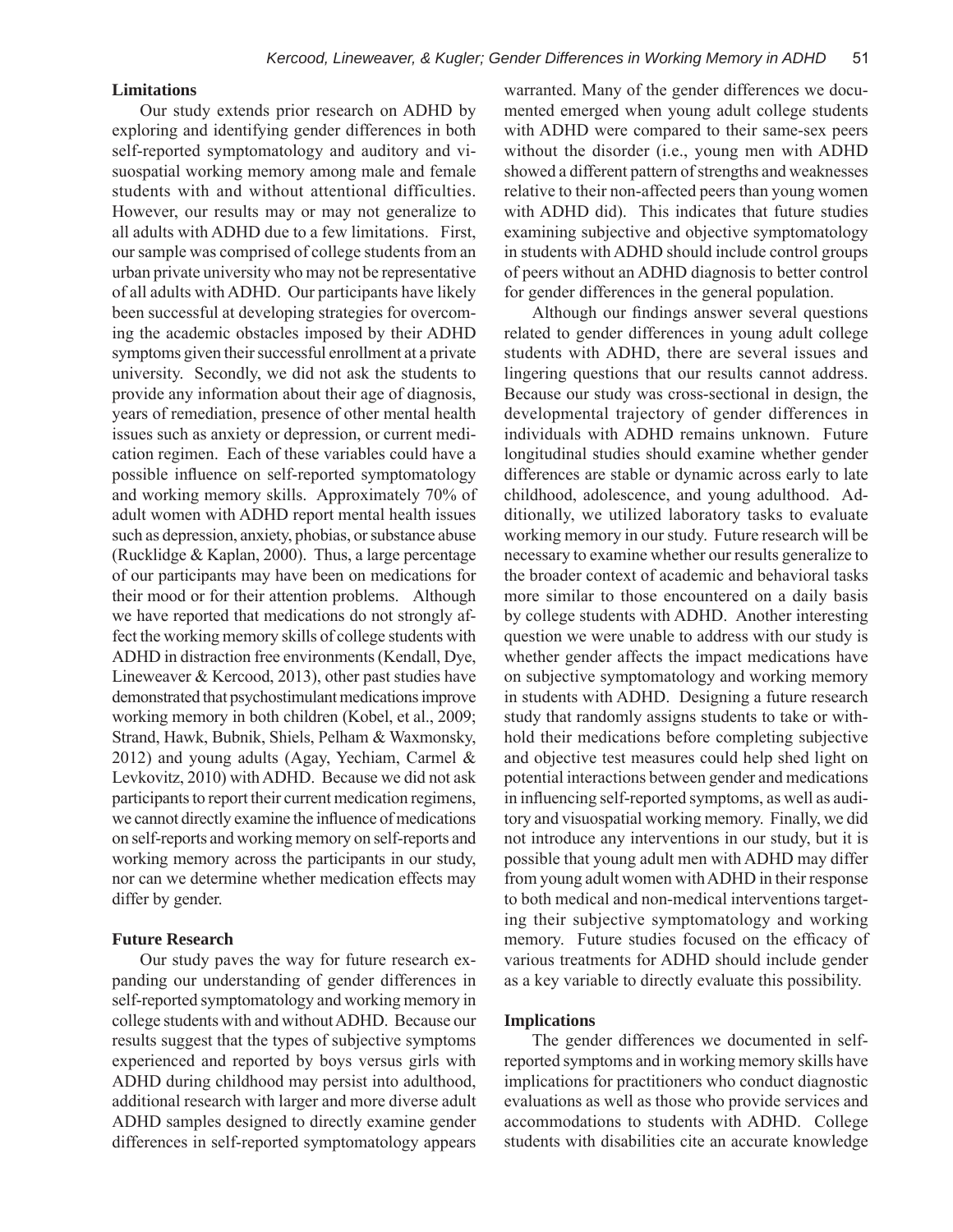of their disability, a clear explanation of the results of their psychoeducational evaluations, opportunities for self-advocacy, and strong support systems as vital to their success in college (Skinner, 2004). Some universities address these factors as part of their existing curriculum of study skills courses offered to students with learning disabilities and ADHD (Chiba & Low, 2007) to help students smoothly transition to college and find continued success within the postsecondary environment. Integrating empirically-based information about gender differences in subjective and objective symptomatology into these courses or into feedback sessions explaining the results of diagnostic evaluations and their implications to young adults with ADHD is recommended. Sharing this type of information might help increase students' understanding of their own personal struggles. Better awareness of gender differences in ADHD symptomology could also enhance students' ability to advocate for the services and accommodations they need (1) within the classroom environment, (2) when attempting complex academic tasks that place demands on working memory outside of class, and (3) in other non-academic aspects of their everyday life.

In the context of clinical or educational evaluations, our findings have strong implications for diagnosing ADHD based on subjective and objective symptomatology. Assuring that gender-specific norms are utilized when scoring both subjective and objective measures appears to be critical. Because self-reported symptoms and performance on working memory tests may depend upon gender in the general population, using normative data that take these gender differences into account will increase the meaningfulness and interpretability of the results of diagnostic measures. For example, women with ADHD do not need raw scores as high as men with ADHD on self-report scales assessing inattention or internal restlessness to indicate a clinically significant issue due to the lower base rate of these characteristics in women without than in men without the disorder. Additionally, women with ADHD and men with ADHD demonstrated a different pattern of strengths and weaknesses across multiple tests of their auditory and visuospatial working memory in our study. Thus, clinicians should be aware that young adults with ADHD may not simply demonstrate impaired scores on all tests that require working memory. Auditory and visuospatial working memory may dissociate in women or men with ADHD, and some young adults with ADHD may actually show above average performance on some tests of working memory, like our male students with ADHD did on the auditory Letter Number Sequencing Test.

Auditory working memory is important in academic settings because it is essential to comprehending, processing linguistic information when reading, remembering classroom lectures, and following multistep instructions (Alloway, 2010; Rogers, Hwang, Toplak, Weiss, & Tannock, 2011), skills that are utilized regularly by college students. Our results suggest that male college students with ADHD have very strong auditory working memory skills, outperforming their non-affected male peers in some instances, whereas female college students with ADHD struggle with auditory working memory compared to female college students without the disorder. Our study included a select college student sample, and our participants have likely found ways to maximize their working memory despite the presence of their disorder. Because male students tend to get diagnosed with ADHD earlier in their school years than female students, our male ADHD students may have received more years of remedial training in developing their auditory working memory skills in order to be successful in the classroom. If this is the case, identifying girls with ADHD earlier in the course of their development or increasing the interventions offered to young women with the disorder when they are diagnosed at older ages may give them a similar opportunity to improve their auditory working memory. Another possible explanation for the enhanced performance of our male ADHD college students on a test of auditory working memory is that the men with ADHD in our sample enjoyed the challenge of the LNS test and were able to focus their attention and fully utilize their auditory working memory for the short duration of this complex task. In this case, helping all students with ADHD reframe academic challenges in a positive light might help them to thrive even when working memory demands are high.

One of the primary tasks facing many students during their college years is reaching a decision about an academic major and future career path. Understanding gender-specific working memory challenges can assist disability service providers in discussions they have with students about major and career choice. Some majors and careers may require more visuospatial working memory (e.g., careers in the sciences or mathematics, dance performance), whereas others may place higher demands on auditory working memory (e.g., philosophy, English, foreign languages). Understanding gender difference in these types of working memory demands could help students select career paths that fit their strengths or help plan necessary accommodations for students who may have already chosen paths that may pose challenges for them. Interestingly, our finding that women outperform men in visuospatial working memory suggests that women need not avoid disciplines in the sciences or mathematics when selecting majors or choosing a career.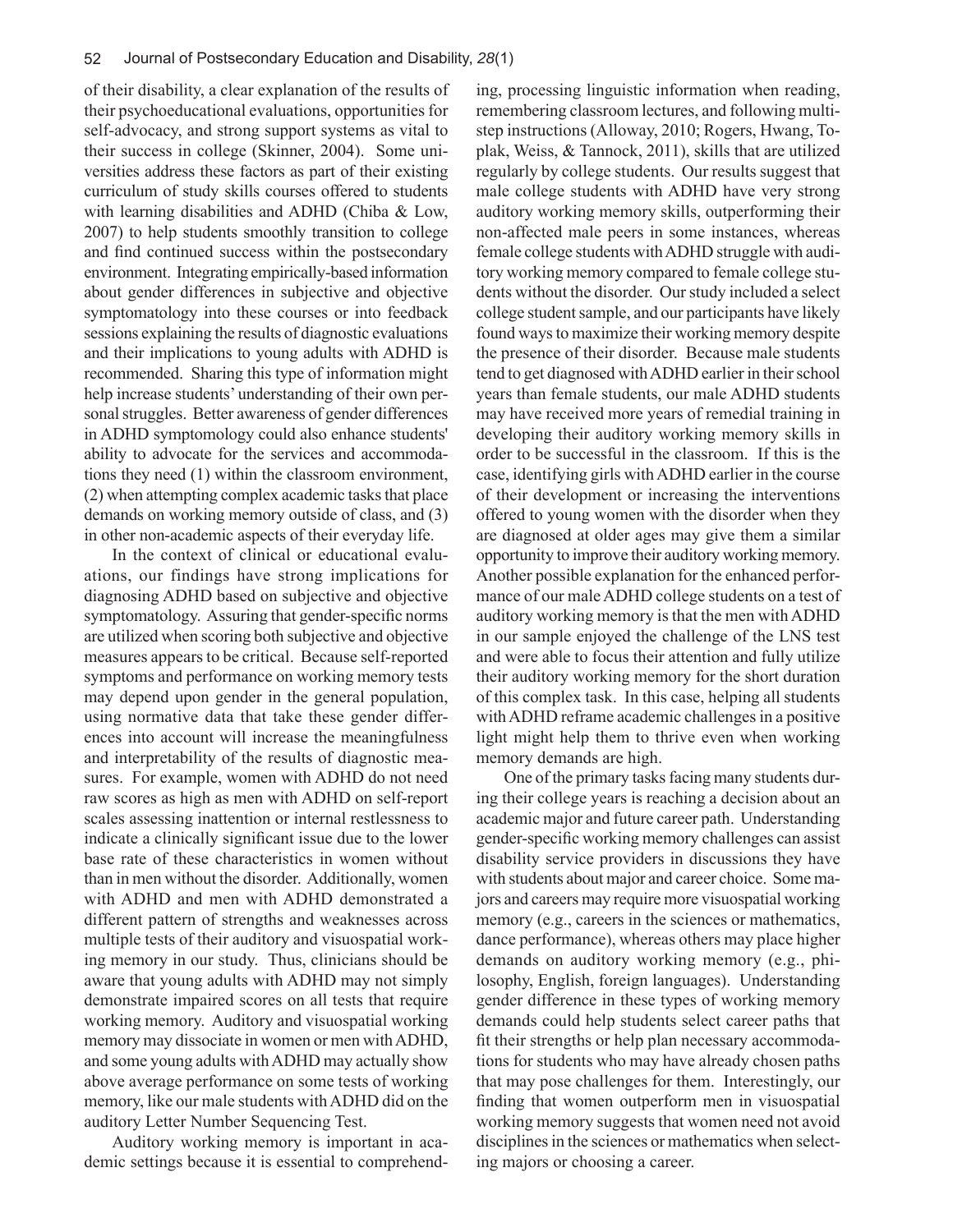Finally, we documented high levels of emotional lability in the women in our study. Emotional lability is associated with severe ADHD core symptoms and a higher prevalence of oppositional behavior, anxiety, affective symptoms, and substance abuse (Sobanski, et al., 2010, Skirrow & Asherson, 2013). Thus, the emotional lability reported by females, particularly those with ADHD, may put them at risk for behaviors and for alterations in mood that may affect their success socially and academically in college. Practitioners who work with these women on college campuses should be aware of these issues in order to provide support services that will best prevent emotional lability from putting young women with ADHD at risk for more significant behavioral, emotional and social challenges.

# **Conclusions**

In summary, our study was able to document gender differences in both self-reported symptomatology and in performance on standardized tests of working memory. Our gender differences were revealed both through direct comparisons of young adult men and women with ADHD and through relative differences between women with versus without ADHD compared to men with versus without ADHD. Together, our results suggest that gender differences that emerge in childhood may continue into the young adult years. Understanding these gender effects can help scientists and practitioners alike in their work with young adult college students with ADHD.

# **References**

- Abikoff, H. B., Jensen, P. S., Arnold, L., Hoza, B., Hechtman, L., Pollack, S. & ... Wigal, T. (2002). Observed classroom behavior of children with ADHD: Relationship to gender and comorbidity. *Journal Of Abnormal Child Psychology, 30*, 349-359.
- Alloway, T. P. (2006). How does working memory work in the classroom? *Educational Research and Reviews, 1*, 314-319.
- Alloway, T. (2010). Improving working memory: Supporting students' learning. Sage Publications.
- Alderson, R. M., Kasper, L. J., Hudec, K. L. & Patros, C. H. G. (2013). Attention-deficit/hyperactivity disorder (ADHD) and working memory in adults: A meta-analytic review. *Neuropsychology, 27*, 287-302.
- Awh, E., Jonides, J., Smith, E. E., Schumacher, E. H., Koeppe, R. A., & Katz, S. (1996). Dissociation of storage and rehearsal in verbal working memory: Evidence from PET. *Psychological Science, 7,* 25-31.
- Babinski, D. E., Pelham, W. E. Jr., Molina, B. S. G., Waschbusch, D. A., Gnagy, E. M., Yu, J., … Biswas, A. (2011). Women with childhood ADHD: Comparisons by diagnostic group and gender. *Journal of Psychopathology and Behavioral Assessment, 33*, 420-429.
- Baddeley, A. D. (1986). *Working Memory.* Oxford: Oxford University Press.
- Baddeley, A. D. (2003). Working memory and language: An overview. *Journal of Communication Disorders, 36*, 189-208.
- Barkley, R. A. (1998). Attention-Deficit Hyperactivity Disorder: A handbook for diagnosis and treatment (2nd ed). New York: Guilford Press.
- Barkley, R. A., Murphy, K., & Kwasnik, D. (1996). Motor vehicle driving competencies and risks in teens and young adults with attention deficit hyperactivity disorder. *Pediatrics, 98*, 1089–1095.
- Berti, S., & Schroeger, E. (2003). Working memory controls involuntary attention switching: Evidence from an auditory distraction paradigm. *European Journal of Neuroscience, 17*, 1119-1122.
- Biederman, J., Petty, C. R., Ball, S. W., Fried, R., Doyle, A. E., Cohen, D., … & Faraone, S. V.  $(2009)$ . Are cognitive deficits in attention deficit/ hyperactivity disorder related to the course of the disorder? A prospective controlled follow-up study of grown up boys with persistent and remitting course. *Psychiatry Research, 170* , 177-182.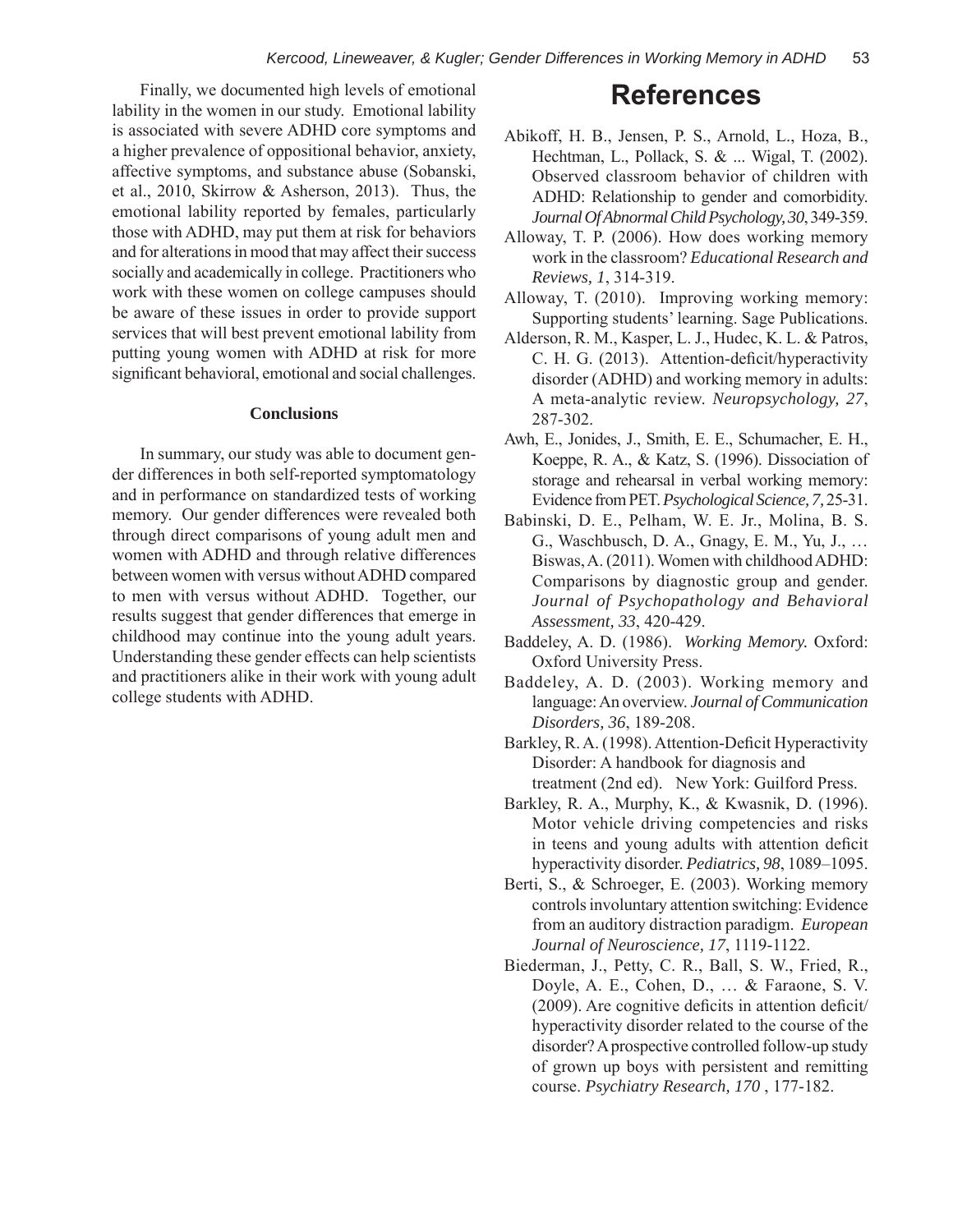- Blase, S. L., Gilbert, A. N., Anastopoulos, A. D., Costello, E. J., Hoyle, R. H., Swartzwelder, H. S. , & Rabiner, D. L. (2009). Self-reported ADHD and adjustment in college: Cross-sectional and longitudinal findings. *Journal of Attention Disorders, 13*, 297-309.
- Cahill, B. S., Coolidge, F. L., Segal, D. L., Klebe, K. J., Marle, P. D., & Overmann, K. A. (2012). Prevalence of ADHD and its subtypes in male and female adult prison inmates. *Behavioral Sciences and the Law, 30*, 154-166.
- Clark, L., Blackwell, A. D., Aron, A. R., Turner, D. C., Dowson, J., Robbins, T. W. & Sahakian, B. J. (2007). Association between response inhibition and working memory in adult ADHD: A link to right frontal cortex pathology? *Biological Psychiatry, 61*, 1395-1401.
- Cohen, J. D., Forman, S. D., Braver, T. S., Casey, B. J., Servan-Schreiber, D., & Noll, D. C. (1994). Activation of prefrontal cortex in a nonspatial working memory task with functional MRI. *Human Brain Mapping, 1*, 293-304.
- Cohen, J. D., Perlstein, W. M., Braver, T. S., Nystrom, L. E., Noll, D. C., Jonides, J., & Smith, E. E. (1997). Temporal dynamics of brain activation during a working memory task. *Nature, 386,*  604-608.
- Conners, C. (2000). *Conners' Continuous Performance Test II: Technical guide* . Toronto, Canada: Multi-Health Systems.
- Conners, C., Ehrhard, D., & Sparrow, D. (1999). *CAARS Adult ADHD Rating Scales*. New York: Multi-Health Systems.
- Dipeolu, A. O. (2011). College students with ADHD: Prescriptive concepts for best practices in career development. *Journal of Career Development, 38*, 408-427.
- Dowson, J. H., McLean, A., Bazanis, E., Toone, B.,Young, S., Robbins, T. W., & Sahakia, B. J. (2004). *Impaired spatial working memory in adults with Attention Defi cit/ Hyperactivity Disorder: Comparisons with performance in adults with borderline personality disorder and in control subjects. Acta Psychiatrica Scandanivica, 110,* 45–54.
- Duff, S., & Hampson, E. (2001). A sex difference on a novel spatial working memory task in humans. *Brain and Cognition, 47*, 470-493.
- DuPaul, G. J., Weyandt, L. L., O'Dell, S. M., & Varejao, M. (2009). College students with ADHD: Current status and future directions. *Journal of Attention Disorders, 13*, 234-250.
- DuPaul, G. J., Schaughency, E. A., Weyandt, L. L., Tripp, G., Kiesner, J., Ota, K., & Stanish, H. (2001). Selfreport of ADHD symptoms in university students: Cross-gender and cross-national prevalence. *Journal of Learning Disabilities, 34*, 370–379.
- DuPaul, G. J., Weyandt, L. L., O'Dell, S. M. & Varejao, M. (2009). College students with ADHD: Current status and future directions. *Journal of Attention Disorders, 13*, 234-250.
- Fairclough, S. J., & Ridgers, N. D. (2010). Relations between maturity status, physical activity, and physical self-perceptions in primary school children. *Journal of Sports Sciences, 28*, 1-9.
- Gaub M., & Carlson, C. (1997). Gender differences in ADHD: A meta-analysis and critical review. *Journal of the American Academy of Child and Adolescent Psychiatry, 8*, 1036-1045.
- Gershon, J. (2002). A meta-analytic review of gender differences in ADHD. *Journal of Attention Disorders, 5*, 143-154.
- Geiger, J. F., & Litwiller, R. M. (2005). Spatial working memory and gender differences in science. *Journal of Instructional Psychology, 32*, 49−57.
- Gronwall, D. M., & Sampson, H. (1974). The psychological effects of concussion. Auckland, New Zealand: Aukland University Press.
- Grskovic, J. A., & Zentall, S. S. (2010). Understanding ADHD in girls: Identification and social characteristics. *International Journal of Special Education, 25*, 171-184.
- Heiligenstein, E. U., Guenther, G., Levy, A., Savino, F., & Fulwiler, J. (1999). Psychological and academic functioning in college students with attention deficit hyperactivity disorder. *Journal of American College Health, 47*, 181-185.
- Karatekin, C., & Asarnow, R. F. (1998). Working memory in childhood-onset schizophrenia and Attention-Deficit/Hyperactivity Disorder (ADHD). *Psychiatry Research, 80*, 165-176.
- Kendall,E., Dye, A. J., Lineweaver , T. T., & Kercood, S. (2013). *On-meds or off-meds? Self-perceptions and attention in college students with ADHD.*  Poster presented at the meeting of the Association for Psychological Science, Washington, DC.
- Lee, D. H., Oakland, T., Jackson, G., & Glutting, J. (2008). Estimated prevalence of Attention-Deficit/Hyperactivity Disorder symptoms among college freshmen: Gender, race and rater effects. *Journal of Learning Disabilities, 41*, 371-384. doi: 10.1177/0022219407311748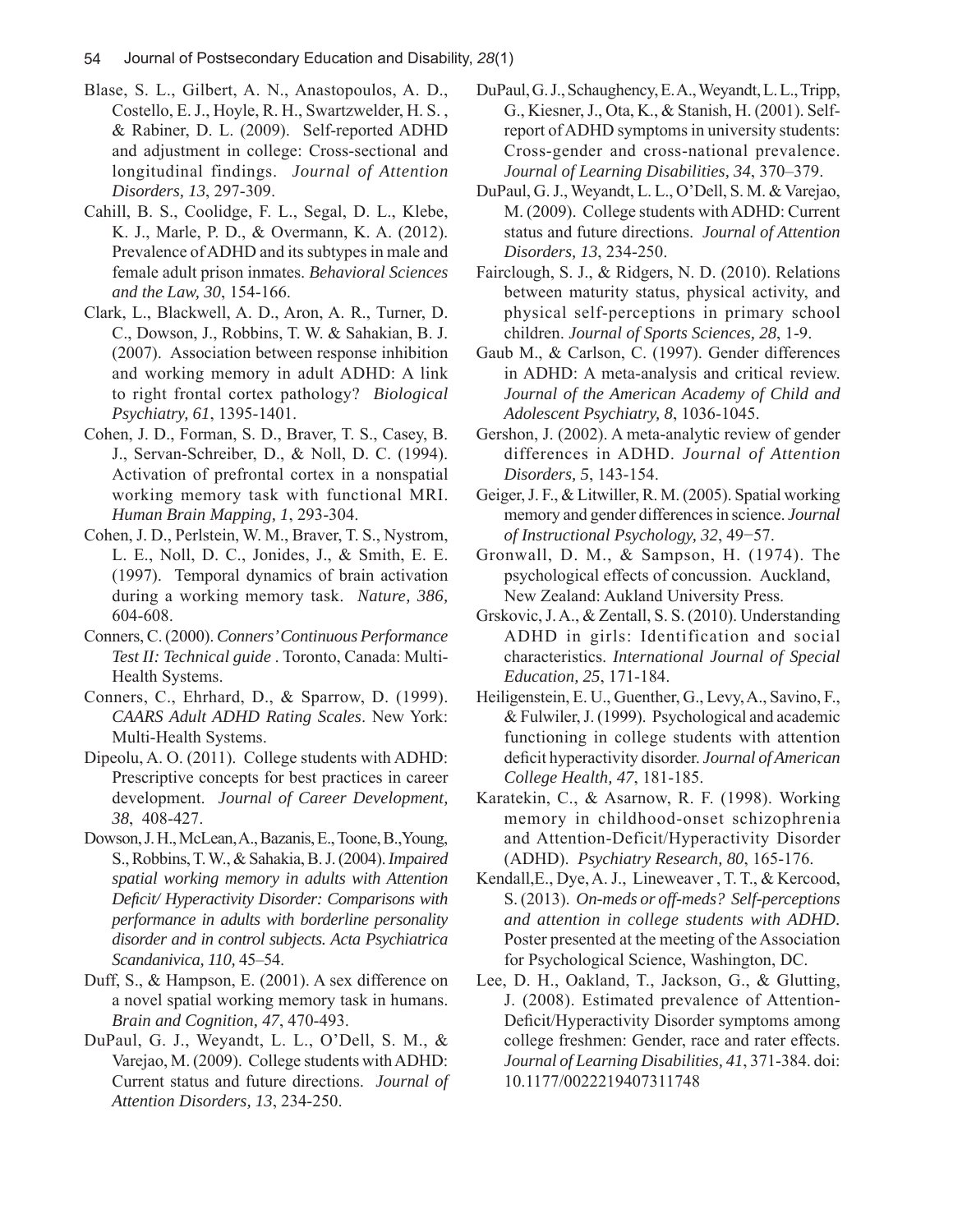- Lineweaver, T. T., Kercood, S., O'Keefe, N. B., O'Brien, K. M., Massey, E. J., Campbell, S. J., & Pierce, J. N. (2012). The effects of distraction and a brief intervention on auditory and visual-spatial working memory in college students with Attention Deficit Hyperactivity Disorder. *Journal of Clinical and Experimental Neuropsychology, 34*, 791-805.
- McLean, A., Dowson , J., Toone, B., Young, S., Bazanis, E., Robbins, T. W. & Sahakian, B. J. (2004). Characteristic neurocognitive profile associated with adult attention-deficit/hyperactivity disorder. *Psychological Medicine, 34*, 681-692.
- Murphy, K. R., Barkley, R. A., & Bush, T. (2001). Executive functioning and olfactory identification in young adults with attention deficit hyperactivity disorder. *Neuropsychology, 15*, 211-220.
- Norvilitis, J. M., Sun, L., & Zhang, J. (2010). ADHD symptomatology and adjustment to college in China and the United States. *Journal of Learning Disabilities, 43*, 86-94.
- Norwalk, K., Norvilitis, J. M., & MacLean, M. G. (2009). ADHD symptomatology and its relationship to factors associated with college adjustment. *Journal of Attention Disorders, 13,* 251-258.
- Orsini, A., Schiappa, O, Chiacchio, L., & Grossi, D. (1982). Sex differences in a children's spatial serial-learning task. *The Journal of Psychology, 111*, 67-71.
- Reid, R., Riccio, C. A., Kessler, R. H., DuPaul, G. J., Power, T. J., Anastopoulos, A. D., & Noll, M. (2000). Gender and ethnic differences in ADHD as assessed by behavior ratings. *Journal of Emotional & Behavioral Disorders, 8,* 38-48.
- Reimer, B., Mehler, B., D'Ambrosio, L. A., & Fried, R. (2010). The impact of distractions on young adult drivers with Attention Deficit Hyperactivity Disorder (ADHD). *Accident Analysis & Prevention, 42*. 842-851.
- Roberts, W., Milich, R., & Fillmore, M. T. (2012). Constraints on information processing capacity in adults with ADHD. *Neuropsychology, 26,* 695-703.
- Robison, R. J., Reimherr, F. W., Marchant, B. K., Faraone, S. V., Adler, L. A., & West, S. A. (2008). Gender differences in 2 clinical trials of adults with attention-deficit/hyperactivity disorder: A retrospective data analysis. *Journal of Clinical Psychiatry, 69*, 213-221.
- Rogers, M., Hwang, H., Toplak, M., Weiss, M., & Tannock, R. (2011). Inattention, working memory, and academic achievement in adolescents referred for attention deficit/hyperactivity disorder (ADHD). *Child Neuropsychology, 17*, 444-458. do i:10.1080/09297049.2010.544648
- Rucklidge, J. J. (2006). Gender differences in neuropsychological functioning of New Zealand adolescents with and without Attention Deficit Hyperactivity Disorder. *International Journal of Disability, Development and Education, 53*, 47-66. http://dx.doi.org/10.1080/10349120600577402.
- Rucklidge, J. J., & Kaplan, B. J. (2000). Attributions and perceptions of childhood in women with ADHD symptomatology. *Journal of Clinical Psychology, 56*, 711-722.
- Rucklidge, J. J., & Tannock, R. (2001). Psychiatric, psychosocial and cognitive functioning of female adolescents with ADHD. *Journal of the American Academy of Child and Adolescent Psychiatry, 40*, 530-540.
- Rucklidge, J. J., & Tannock, R. (2002). Neuropsychological profiles of adolescents with ADHD: Effects of reading difficulties and gender. *Journal of Child Psychology and Psychiatry, 43,*  988-1003.
- Ruggiero, G., Sergi, I., & Iachini, T. (2008). Gender differences in remembering and inferring spatial distances. *Memory, 16*, 821-835; doi: 10.1080/09658210802307695
- Section 504 of the Rehabilitation Act of 1973, 34 C.F.R. Part 104.
- Schweitzer, J. B., Hanford, R. B., & Medoff, D. R.  $(2006)$ . Working memory deficits in adults with ADHD: Is there evidence for subtype differences? *Behavioural and Brain Functions, 2*, 43.
- Shallice, T. (1988). From neuropsychology to mental structure. New York: Cambridge University Press.
- Shekim, W., Asarnow, R., Hess, E., Zaucha, K., & Wheeler, N. (1990). An evaluation of Attention Deficit Disorder-Residual Type. *Comprehensive Psychiatry, 31*, 416-425.
- Skirrow, C., & Asherson, P. (2013). Emotional lability, comorbidity, and impairement in adults with attention-deficit hyperactivity disorder. *Journal of Affective Disorders, 147*, 80-86.
- Smith, E. E., & Jonides, J. (1997). Working memory: A view from neuroimaging. *Cognitive Psychology, 33,* 5-42.
- Sobanski, E., Banaschewski, T., Asherson, P., Buitelaar, J., Chen, W., Franke, B., … & Sonuga-Barke, E. (2010). Emotional lability in children and adolescents with attention deficit/hyperactivity disorder (ADHD): Clinical correlates and familial prevalence. *Journal of Child Psychology and Psychiatry, 51*, 915–923.
- Swanson, H. L., & Siegel, L. (2001). Learning disabilities as a working memory deficit. *Issues in Education: Contributions from Educational Psychology, 7*, 1-48.